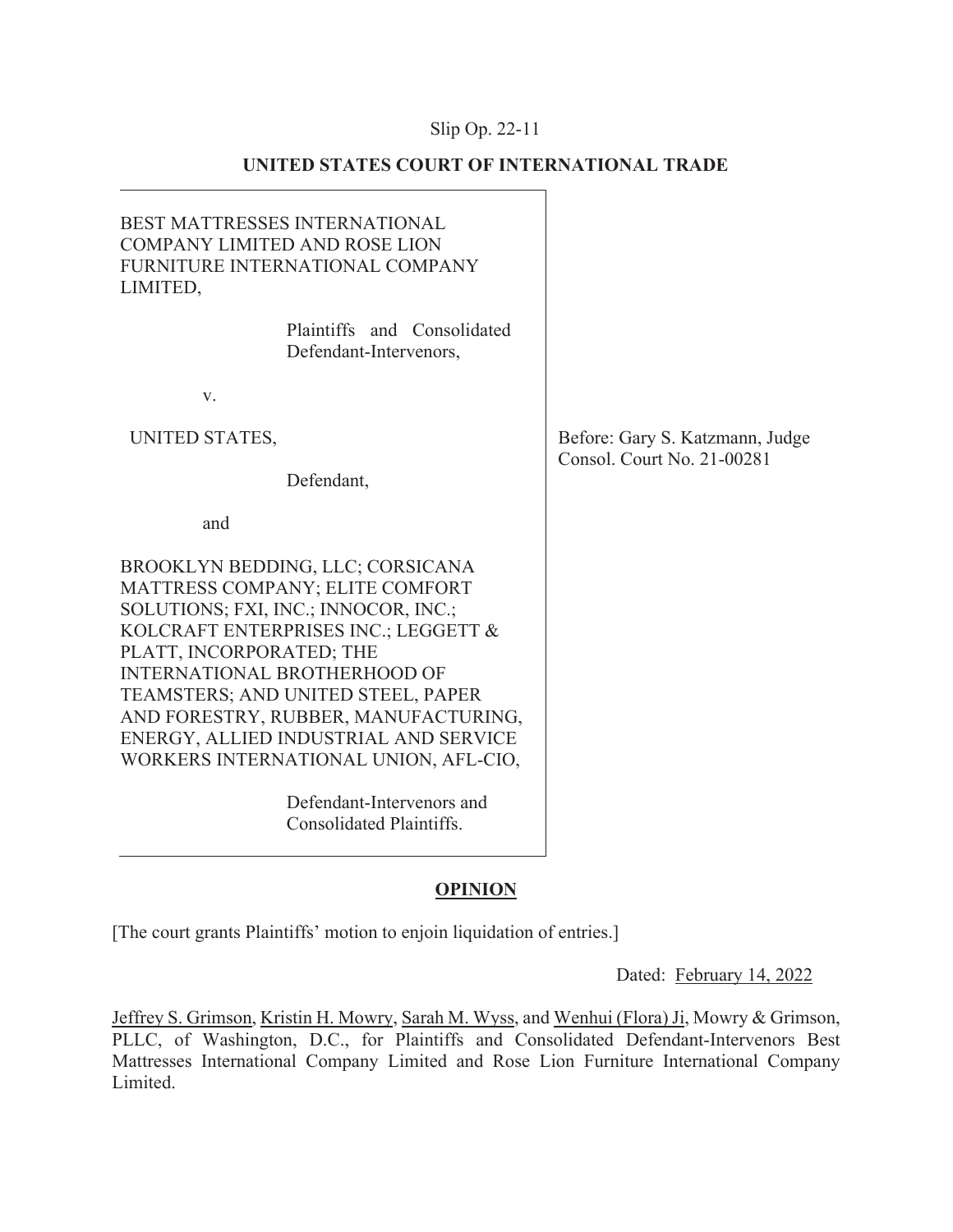Kara M. Westercamp, Trial Attorney, Commercial Litigation Branch, Civil Division, U.S. Department of Justice, of Washington, D.C., for Defendant United States. With her on the brief were Brian M. Boynton, Acting Assistant Attorney General, Jeanne E. Davidson, Director, and L. Misha Preheim, Assistant Director. Of counsel on the brief was Paul K. Keith, Attorney, Office of the Chief Counsel for Trade Enforcement and Compliance, U.S. Department of Commerce, of Washington, D.C.

Yohai Baisburd, Jack A. Levy, and Chase J. Dunn, Cassidy Levy Kent (USA) LLP, of Washington, D.C., for Defendant Intervenors and Consolidated Plaintiffs Brooklyn Bedding, LLC; Corsicana Mattress Company; Elite Comfort Solutions; FXI, Inc.; Innocor, Inc.; Kolcraft Enterprises Inc.; Leggett &Platt, Incorporated; the International Brotherhood of Teamsters; and United Steel, Paper and Forestry, Rubber, Manufacturing, Energy, Allied Industrial and Service Workers International Union, AFL-CIO.

Katzmann, Judge: This case involves an application for statutory injunction on liquidation, contested by the parties on the basis of its proposed length. Plaintiffs Best Mattresses International Company Limited and Rose Lion Furniture International Company Limited ("Plaintiffs") have requested an extended injunction on the liquidation of any of their merchandise entered on or after November 3, 2020 (excluding a May 2, 2021 through May 13, 2021 "gap period") for the pendency of the litigation.<sup>1</sup> Defendant the United States ("The Government") opposes the extended injunction and instead requests that the injunction on liquidation not extend past April 30, 2022. After consideration of the factors permitting issuance of a statutory injunction, the court now grants Plaintiffs' motion for a statutory injunction from November 3, 2020 until the resolution of the instant case and any associated appeals, excluding the agreed-upon gap period.

<sup>&</sup>lt;sup>1</sup> The "gap period" encompasses those entries entered or withdrawn from warehouse for consumption in the period between the final day of the provisional measures and the publication of the International Trade Commission's final determination. Pls.' Mot. for Stat. Inj. at 2, July 30, 2021, ECF No. 18 ("Pls.' Br."). This period is uncontested and therefore falls outside the scope of this opinion.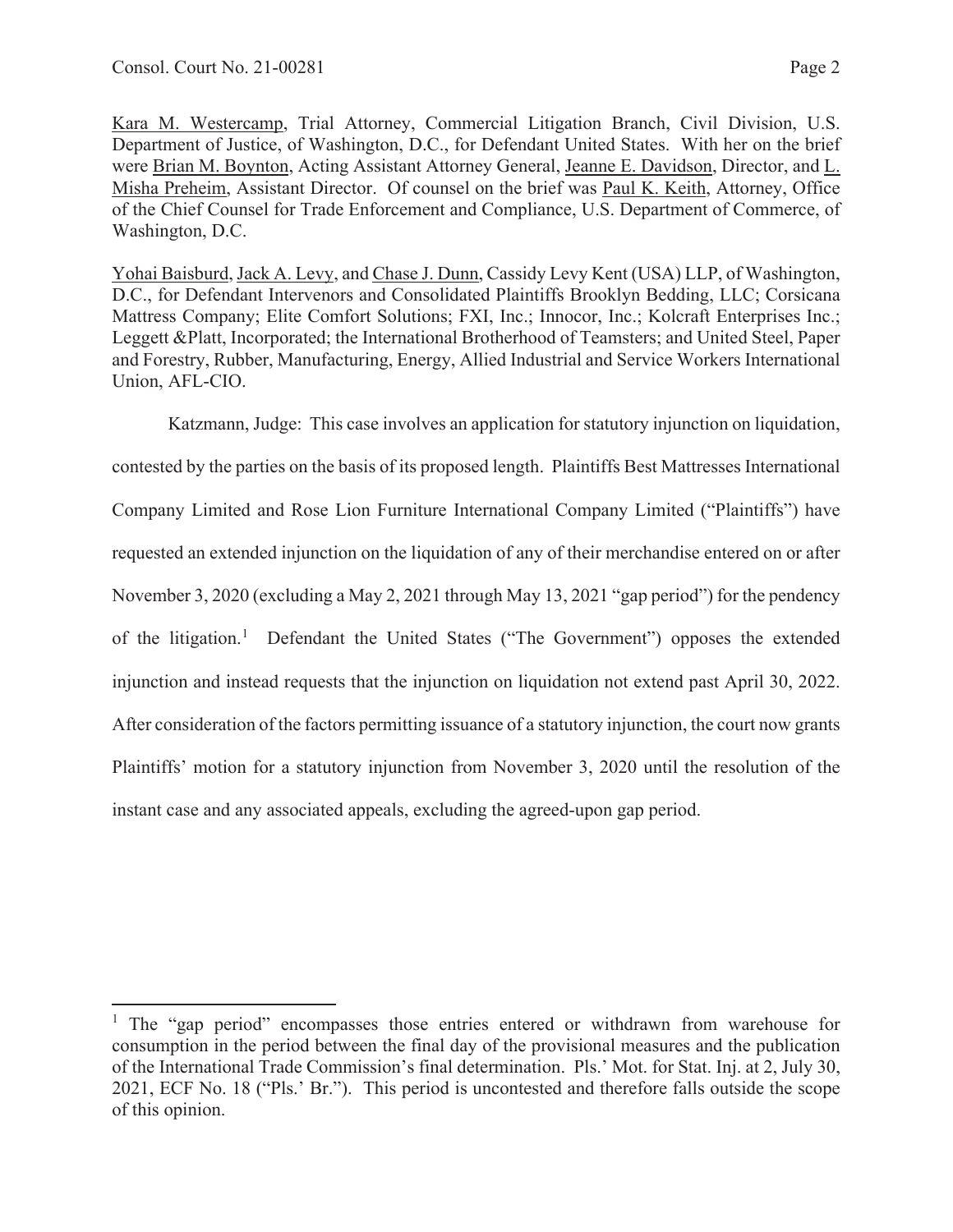### **BACKGROUND**

## *I. Legal Background*

Under the Tariff Act of 1930, Commerce is authorized to investigate potential dumping activity and, if dumping is found, levy antidumping duties ("ADs") on the unfairly priced goods. Sioux Honey Ass'n v. Hartford Fire Ins. Co., 672 F.3d 1041, 1046–47 (Fed. Cir. 2012). Dumping occurs when a foreign company sells a product in the United States for less than its fair value. See 19 U.S.C. § 1677b(a). Accordingly, the first step in imposing ADs is for Commerce to determine whether a good is being sold at less than its fair value. Id. Next, the International Trade Commission ("ITC") must determine whether the domestic industry that produces the product under investigation is materially injured, is threatened with material injury, or if the establishment of a domestic industry is materially retarded by the sale of the dumped product. 19 U.S.C. § 1673. If dumping has occurred, and has been found to injure, threaten, or retard domestic industry, Commerce may impose ADs on the dumped product. Id.

On a practical level, Commerce's imposition of duties begins when Commerce first determines the applicable duty rate. If Commerce preliminarily concludes, in the course of its investigation, that duties are appropriate, it then publishes a preliminary determination setting out (among other things) the duty rates calculated for specific merchandise and exporters. See 19 U.S.C. 1673b(d)(1). Commerce next orders the posting of security for implicated merchandise, 19 U.S.C.  $1673b(d)(1)(B)$ , and the suspension of liquidation<sup>2</sup> "of all entries of merchandise subject to the [preliminary] determination which are entered, or withdrawn from warehouse, for consumption on or after the later of" the publication of the preliminary determination or sixty days

<sup>&</sup>lt;sup>2</sup> Liquidation is "the final computation or ascertainment of duties on entries for consumption or drawback entries." 19 C.F.R. § 159.1. In laymen's terms, liquidation is the final adding-up of duties owed on an imported good; after liquidation, collection of duties may commence.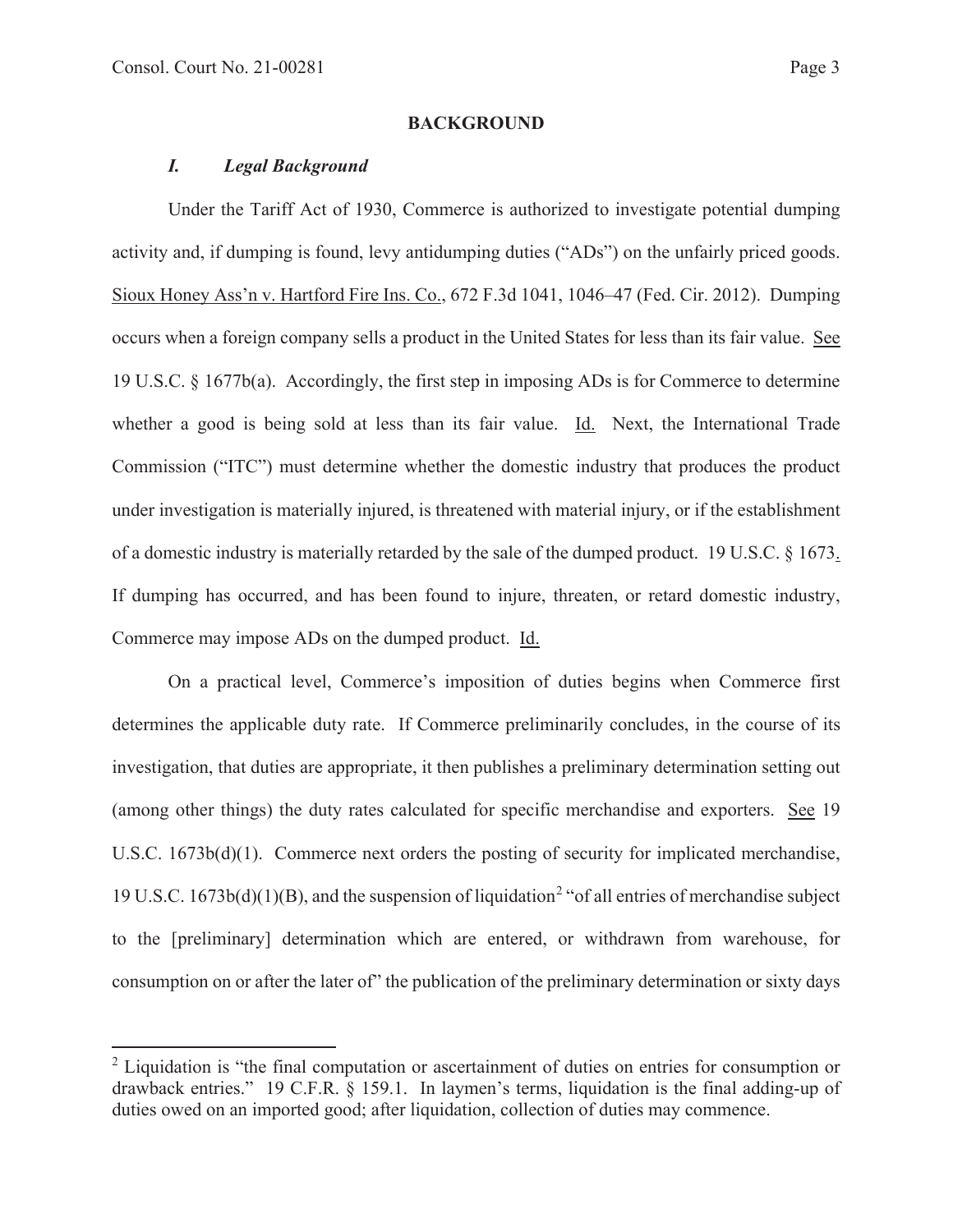from the publication of the notice of initiation of investigation. See 19 U.S.C. 1673b(d)(2). Both the duty rates set out in the preliminary determination and the suspension of liquidation then remain in place for a maximum of four months, with a potential extension to six. See 19 U.S.C. 1673b(d)(3). A final determination of duty rates is then published, see 19 U.S.C. 1673d(d), and if Commerce's determination remains affirmative, suspension of liquidation of the subject merchandise is extended, see 19 U.S.C. 1673d(c)(4).

Because the United States "has a 'retrospective' assessment system under which final liability for antidumping . . . duties is determined after merchandise is imported," final duty liability is most frequently determined through the administrative review process. 19 C.F.R. 351.213(a). Review of an AD order may be requested on the first anniversary of its publication, 19 C.F.R. 351.213(b)(1), and the period of review covers either (for the first administrative review) the period from the commencement of suspension of litigation to the month immediately prior to the anniversary month, or (for all other reviews) the 12 months immediately prior to the anniversary month, 19 C.F.R.  $351.213(e)(1)$ . At the conclusion of the administrative review process -- or upon no request for administrative review -- Commerce finalizes the applicable duty rates and instructs CBP to liquidate the relevant entries within six months. 19 U.S.C. § 1504(d); see generally, 19 C.F.R. § 351.213.

# *II. Procedural History*

In the present case, Plaintiffs were selected as mandatory respondents in Commerce's investigation of the sale of mattresses from Cambodia for less than fair value.<sup>3</sup> Second Am.

<sup>&</sup>lt;sup>3</sup> In AD investigations, Commerce may select mandatory respondents pursuant to 19 U.S.C.  $§ 1677f-1(c)(2)$ , which provides:

If it is not practicable to make individual weighted average dumping margin determinations under paragraph (1) because of the large number of exporters or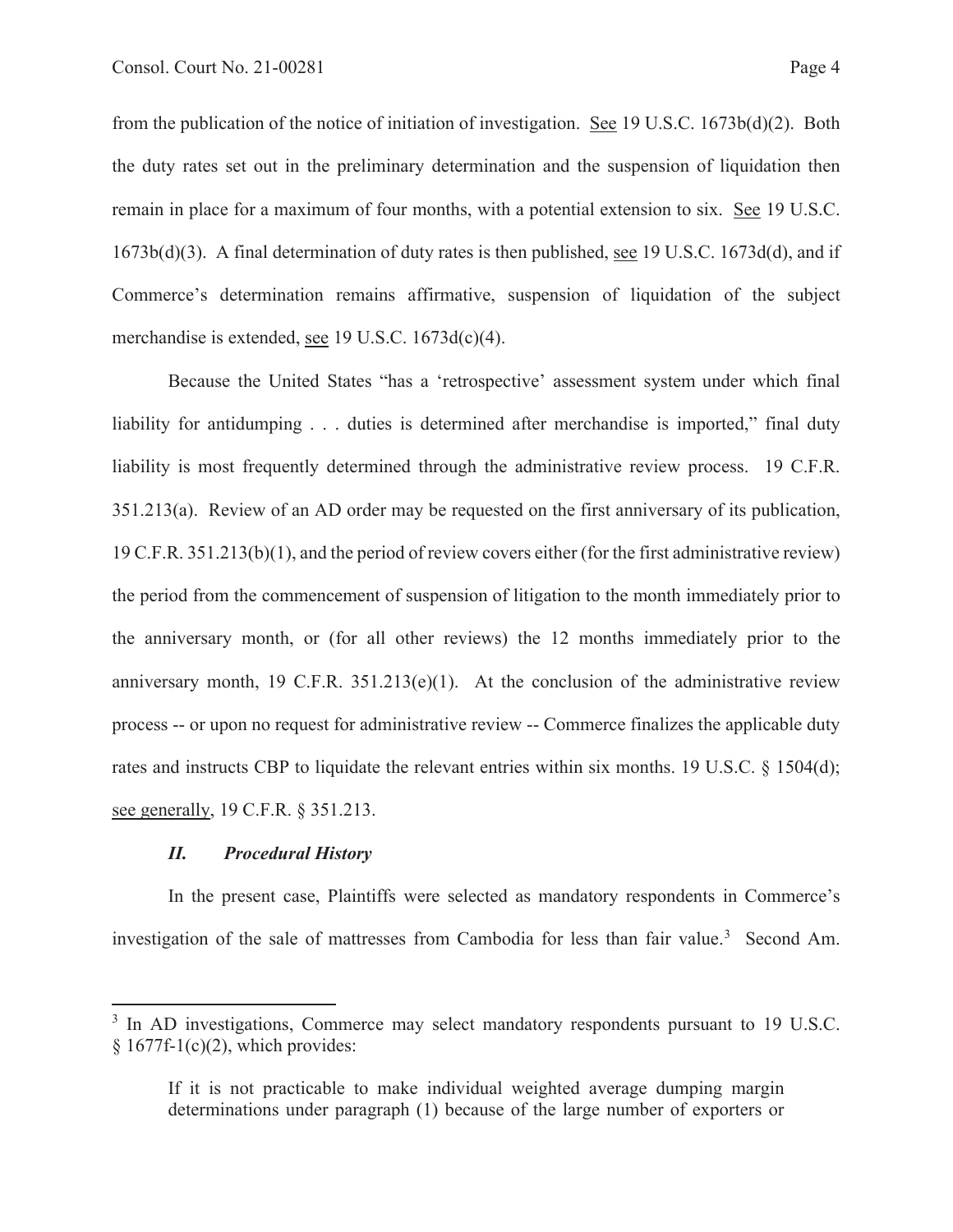Compl. at 4, ECF No. 22, Aug. 9, 2021. The investigation resulted in both an affirmative preliminary determination, published on November 3, 2020, and an affirmative final determination, published on March 25, 2021. Mattresses From Cambodia: Preliminary Affirmative Determination of Sales at Less Than Fair Value, Preliminary Affirmative Determination of Critical Circumstances, Postponement of Final Determination, and Extension of Provisional Measures, 85 Fed. Reg. 69,594 (Dep't Commerce Nov. 3, 2020) ("Preliminary Determination"); Mattresses From Cambodia: Final Affirmative Determination of Sales at Less Than Fair Value and Final Negative Determination of Critical Circumstances, 86 Fed. Reg. 15,894 (Dep't Commerce Mar. 25, 2021) ("Final Determination"), and accompanying Issues and Dec. Mem., ECF No. 27-5 ("IDM"). The Final Determination imposed an AD rate of 45.34% on Plaintiffs (which was later revised to 52.41% in an amended final determination issued on May 14, 2021) and ordered the suspension of liquidation "until further notice." Final Determination at 15,895–96; Mattresses From Cambodia, Indonesia, Malaysia, Serbia, Thailand, the Republic of Turkey, and the Socialist Republic of Vietnam: Antidumping Duty Orders and Amended Final Affirmative Antidumping Determination for Cambodia, 86 Fed. Reg. 26,462 (Dep't Commerce May 14, 2021) ("Amended Final Determination").

producers involved in the investigation or review, the administering authority may determine the weighted average dumping margins for a reasonable number of exporters or producers by limiting its examination to--

- (A) a sample of exporters, producers, or types of products that is statistically valid based on the information available to the administering authority at the time of selection, or
- (B) exporters and producers accounting for the largest volume of the subject merchandise from the exporting country that can be reasonably examined.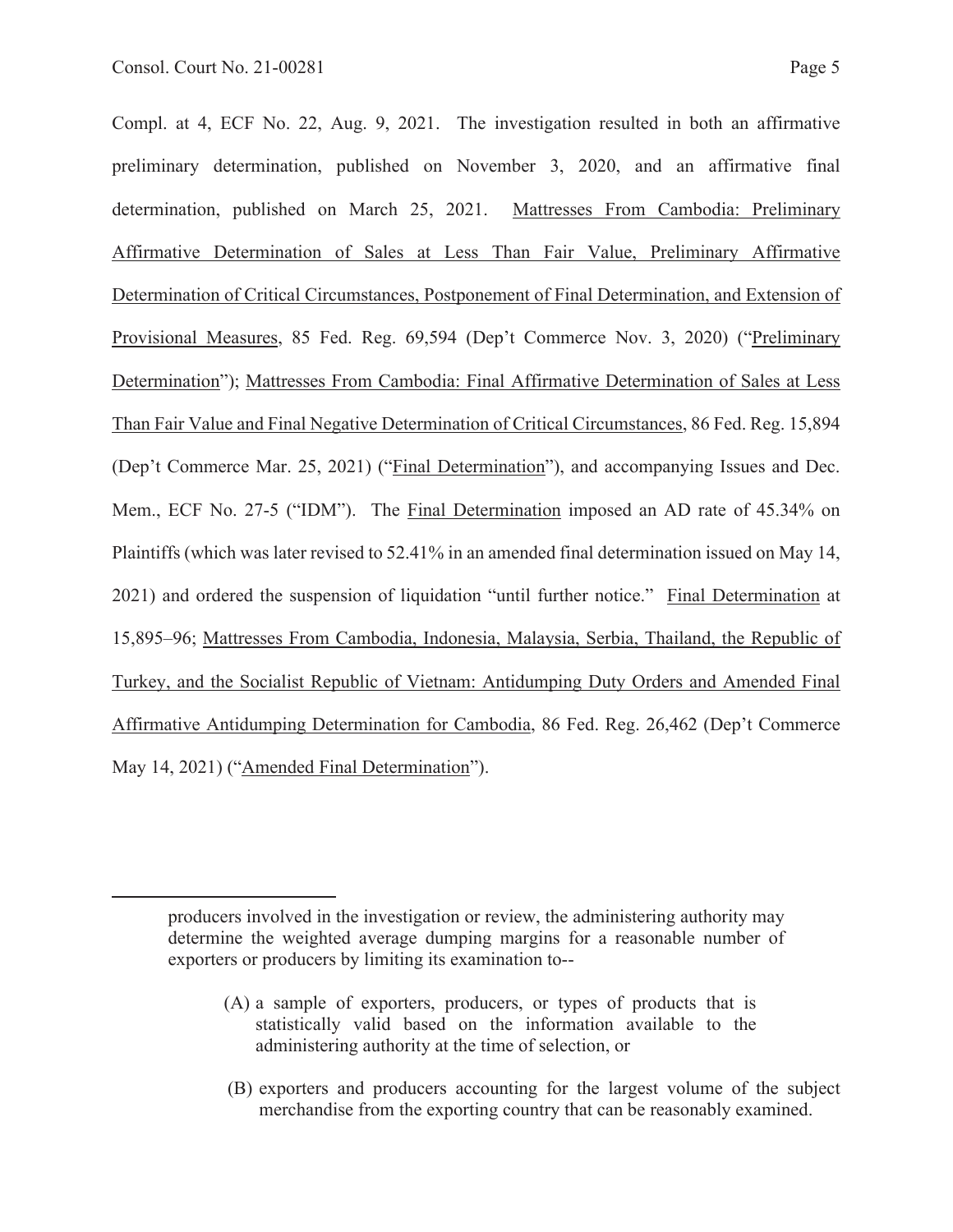Plaintiffs subsequently brought this action to challenge the Final Determination, alleging that Commerce's use of surrogate country data, rather than Plaintiffs' own reported prices, to value the cost of production of Plaintiffs' major inputs was unsupported by substantial evidence and not in accordance with law -- and further alleging that even if the use of surrogate country data was permitted, Commerce's inclusion of Romanian data and exclusion of Mexican data was not. Second Am. Compl. at 8–9. Plaintiffs also alleged specific problems with Commerce's analysis of Plaintiffs' expenses and expense-to-profit ratios, as well as Commerce's assessment of Plaintiffs' U.S. sales. Id. at 9–10. Shortly after initiating suit, on July 30, 2021, Plaintiffs filed a motion to enjoin the liquidation of "any unliquidated entries of Mattresses from Cambodia" that were produced or exported by Plaintiffs and were subject to the Final Determination. Pls.' Br. at 1–2. In relevant part, Plaintiffs' motion requested that the injunction extend to all entries, past and future, which were "entered, or withdrawn from warehouse, for consumption on and after November 3, 2020 excluding any merchandise entered or withdrawn from warehouse, for consumption, on May 2, 2021 through May 13, 2021." Id. The proposed injunction would remain in place for the "pendency of [the] litigation, including any appeals." Id.

The Government filed a partial opposition to Plaintiffs' motion on August 20, 2021. Resp. in Partial Opp. to Mot. for Stat. Inj., ECF No. 25 ("Def.'s Br."). While not opposing an injunction "covering [Plaintiffs'] unliquidated entries through the end of the first administrative review period," the Government argued that the proposed "open-ended" injunction, preventing liquidation of all entries for the duration of the litigation, would be overbroad. Id. at 2. The Government requested that the injunction accordingly extend only until April 30, 2022 -- the end of the first administrative review period. Id. While acknowledging that it "do[es] not intend to oppose" future extensions to the injunction, to the extent "th[e] litigation is not resolved before entries from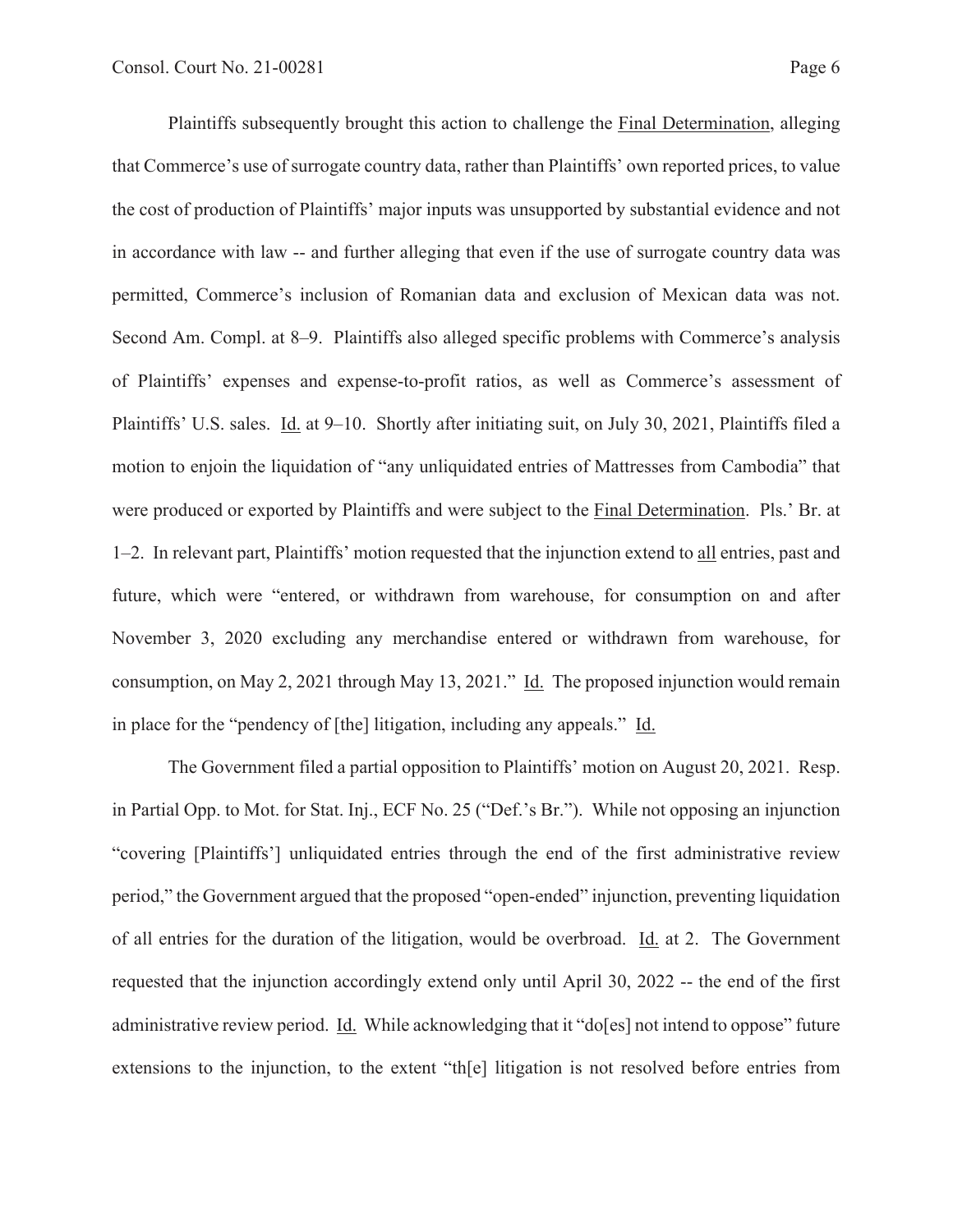subsequent periods could potentially become subject to liquidation," the Government argued that limiting the injunction for the time being would align with court precedent and reflect Plaintiffs' failure to establish irreparable harm from an injunction extending only until April 30, 2022. Id. at 3. In addition, the Government argued that Plaintiffs failed in their motion to "allege[] sufficient facts establishing likely success on the merits, that the balance of equities weigh in [their] favor, or that the public interest would be served through imposition of the injunctive relief sought." Id.

Plaintiffs replied in support of their motion on September 1, 2021, arguing that "[t]here are independent reasons . . . for the [c]ourt to issue an injunction separate from maintaining the status quo" which favor an extended injunction -- among them, ensuring that all entries are "properly liquidated" and conserving government resources. Pls.' Resp. to Def.'s Partial Opp. to Pls' Mot. for Stat. Inj. at 3–4, ECF No. 28. Plaintiffs further argued that likely success on the merits was established, and that both the balance of equities and the public interest favor an extended injunction. Id. at 4–6. The court now grants Plaintiffs' motion for statutory injunction in full.

### **JURSDICTION**

The court has jurisdiction over the underlying action pursuant to 28 U.S.C. § 1581(c), and over Plaintiffs' motion for injunctive relief pursuant to 19 U.S.C.  $\S$  1516a(c)(2), which provides that "the United States Court of International Trade may enjoin the liquidation of some or all entries of merchandise . . . upon a request by an interested party for such relief and a proper showing that the requested relief should be granted under the circumstances." The rules of the court further provide for the filing of a motion for statutory injunction, or a Form 24 proposed order for statutory injunction upon consent, to obtain relief from liquidation. CIT R. 56.2.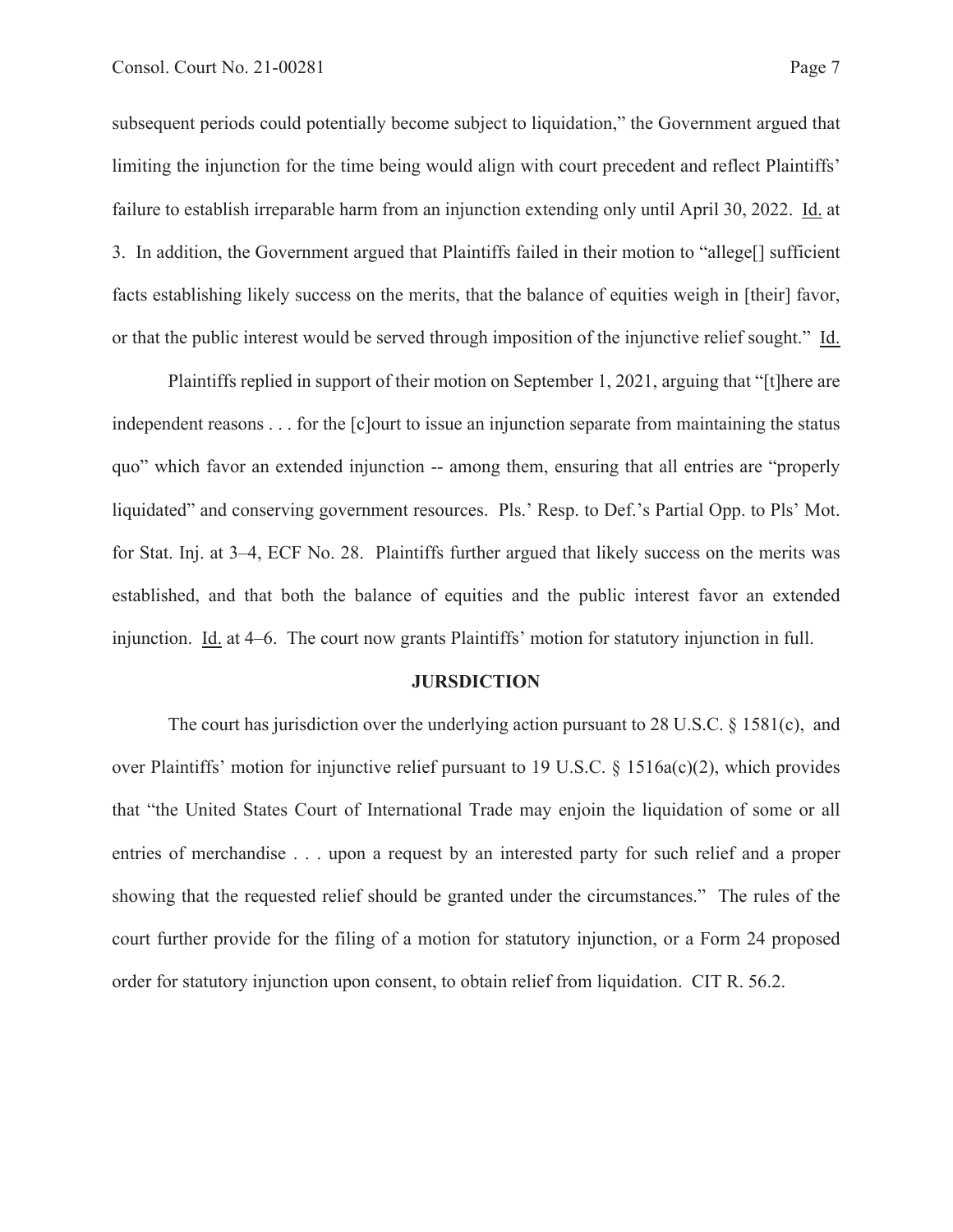#### **DISCUSSION**

The injunctive remedy afforded by 19 U.S.C.  $\S$  1516a(c)(2) is intended to "preserve an interested party's right to challenge final determinations . . . in antidumping and countervailing duty cases while enlarging the opportunities for judicial review of interim decisions made during the course of an investigation." Zenith Radio Corp. v. United States, 710 F.2d 806, 811 (Fed. Cir. 1983) (citing S. Rep. No. 96–249, 96th Cong., 1st Sess. 245, reprinted in 1979 U.S. Code Cong. & Ad. News 381, 630–631). Since the institution of this remedy, "suspension of liquidation of subject entries" has become a "routine procedure in [antidumping duty cases] because liquidation can render the litigation moot." Yancheng Baolong Biochemical Prods. Co., Ltd. v. United States, 406 F.3d 1377, 1380 (Fed. Cir. 2005) (citation omitted); see also Husteel Co., Ltd. v. United States, 38 CIT \_\_, \_\_, 34 F. Supp. 3d 1355, 1359 (2014) ("Because of the unique nature of antidumping and countervailing duty challenges, the court routinely enjoins liquidation to prevent irreparable harm to a party challenging the antidumping or countervailing duty rate." (citing Wind Tower Trade Coal. v. United States, 741 F.3d 89, 95 (Fed. Cir. 2014))); Mosaic Co. v. United States, 45 CIT \_\_, \_\_, 540 F. Supp. 3d 1330, 1334 (2021) ("Injunctions under this statute are not 'extraordinary' and are granted in the ordinary course in cases brought under 19 U.S.C. § 1516a.").

The court considers four factors when deciding whether to grant or deny a motion for injunction of liquidation under 19 U.S.C. § 1516a(c)(2), namely:

> 1) that the movant is likely to succeed on the merits at trial; 2) that it will suffer irreparable harm if preliminary relief is not granted; 3) that the balance of the hardships tips in the movant's favor; and 4) that a preliminary injunction will not be contrary to the public interest.

Ugine & Alz Belg. v. United States, 452 F.3d 1289, 1292 (Fed. Cir. 2006) (listing factors thereafter applied to assess the merits of plaintiff's motion for injunction under 19 U.S.C.  $\S$  1516a(c)(2), characterized by the court as a preliminary injunction) (quoting U.S. Ass'n of Imps. of Textiles &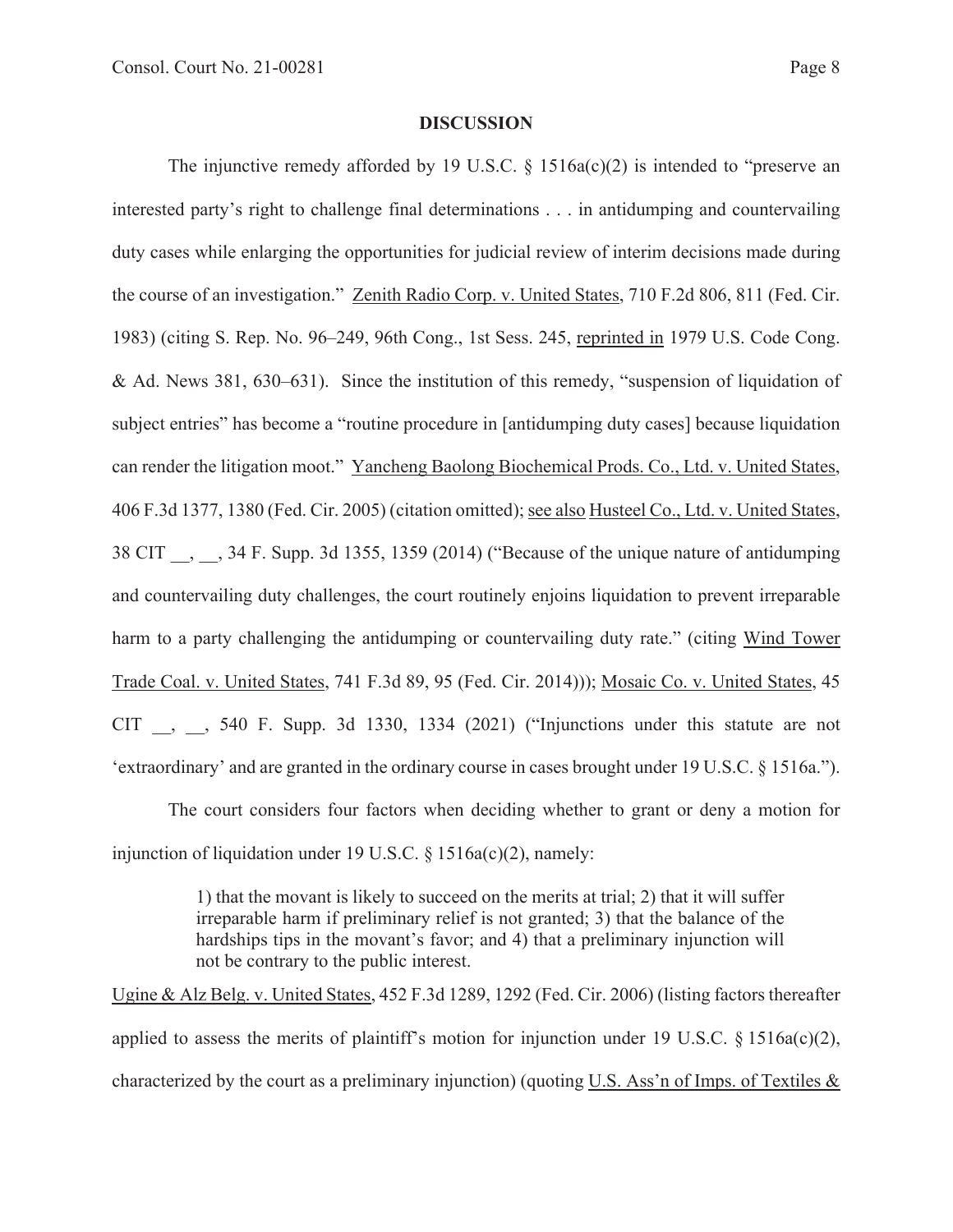Apparel v. U.S. Dep't of Commerce, 413 F.3d 1344, 1346 (Fed. Cir. 2005)). When reviewing the factors, "'[n]o one factor is dispositive,' and 'the weakness of the showing regarding one factor may be overborne by the strength of the others.'" Mid Continent Steel & Wire, Inc. v. United States, 44 CIT , , 427 F. Supp. 3d 1375, 1380 (2020) (quoting FMC Corp. v. United States, 3 F.3d 424, 427 (Fed. Cir. 1993)). The crucial factor is irreparable injury: indeed, the "greater the potential harm to the plaintiff, the lesser the burden on [p]laintiffs to make the required showing of likelihood of success on the merits." Ugine, 452 F.3d at 1292 (quoting SKF USA Inc. v. United States, 28 CIT 170, 176, 316 F. Supp. 2d 1322, 1329 (2004)).

### *I. Irreparable Harm*

Plaintiffs argue that they "will likely suffer irreparable harm in absence of injunction because Commerce 'may order liquidation of entries . . . until a contrary court decision is reached.'" Pls.' Br. at 4 (quoting Jilin Henghe Pharm. Co. v. United States, 28 CIT 969, 975–76, 342 F. Supp. 2d. 1301, 1308 (2004), vacated on other grounds, 123 Fed. Appx. 402, 403 (Fed. Cir. 2005)). While acknowledging that liquidation is currently suspended, Plaintiffs note that the suspension will terminate and liquidation will occur within six months of the conclusion of the first administrative review period "if Plaintiffs do not participate in [that] administrative review." Id. at 5. In other words, if Plaintiffs decline to request administrative review of the Final Determination upon the anniversary of its publication, liquidation of the goods entered on and between November 3, 2020 and April 30, 2022 will commence automatically at the rates now contested before the court. Plaintiffs further note that both this court and the Court of Appeals for the Federal Circuit have recognized that liquidation constitutes irreparable harm "because it deprives a party seeking review of the government's determinations of meaningful access of relief through judicial review." Pls.' Br. at 4 (citations omitted). Accordingly, "once the entries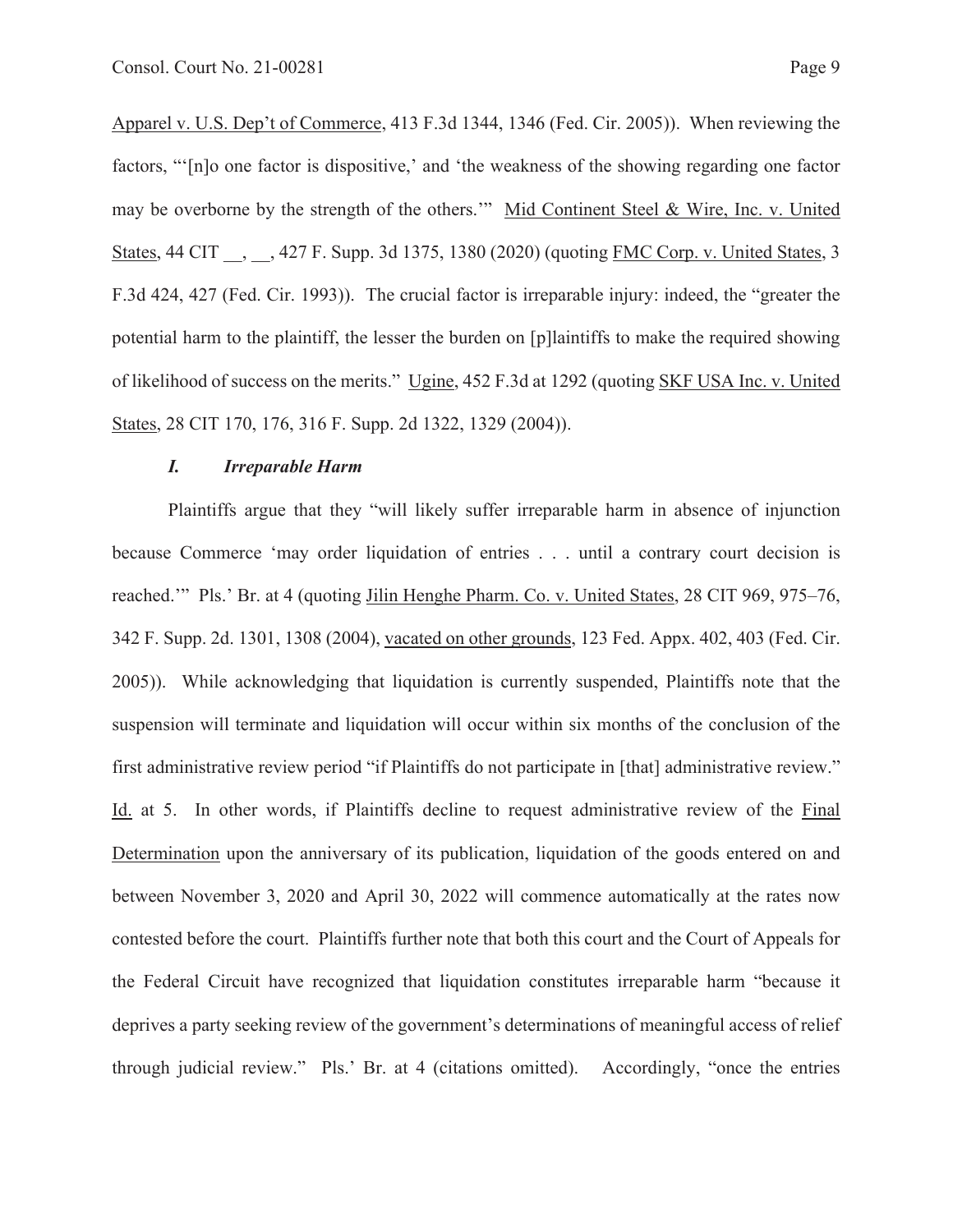[currently] covered by the provisional measures [suspending liquidation] are liquidated, the court cannot provide any meaningful relief" and a further injunction by the court extending beyond the conclusion of the first administrative review period is necessary to prevent irreparable harm. Id. at 6 (citations omitted).

The Government responds that "no injunction is necessary to counter any irreparable or immediate harm" because liquidation is necessarily suspended until the end of the first administrative review period on April 30, 2022. Def.'s Br. at 2. While the Government is willing to consent to an injunction terminating at the end of the review period -- in other words, terminating upon the date that automatic suspension would cease -- it argues that Plaintiffs have "not alleged sufficient facts demonstrating that [they] will suffer irreparable harm from a statutory injunction that has a specific end date of April 30, 2022" and therefore opposes an injunction extending for the pendency of the litigation. Id. at 2–3.

The court has repeatedly found that "[t]he danger of liquidation pending judicial review of an investigation constitutes irreparable harm." Mid Continent, 427 F. Supp. 3d at 1382; see also Husteel, 34 F. Supp. 3d at 1359; Mosaic, 540 F. Supp. 3d at 1335–36. The same is true here. As the Government notes, irreparable harm is evaluated on the basis of "the magnitude of the injury, the immediacy of the injury, and the inadequacy of future corrective relief." Comm. Overseeing Action for Lumber Int'l Trade Investigations v. United States, 43 CIT, 393 F. Supp. 3d 1271, 1276 (2019) (quoting Shree Rama Enter v. Untied States, 21 CIT 1165, 1167, 983 F. Supp. 192, 194 (1997)). Here, the magnitude of the injury -- liquidation of all of Plaintiffs' entered or withdrawn merchandise spanning a period of eighteen months, as well as of Plaintiffs' future entries -- is substantial. Similarly, future relief is inadequate. "Once liquidation occurs, a subsequent decision by the trial court on the merits of [Best Mattresses'] challenge can have no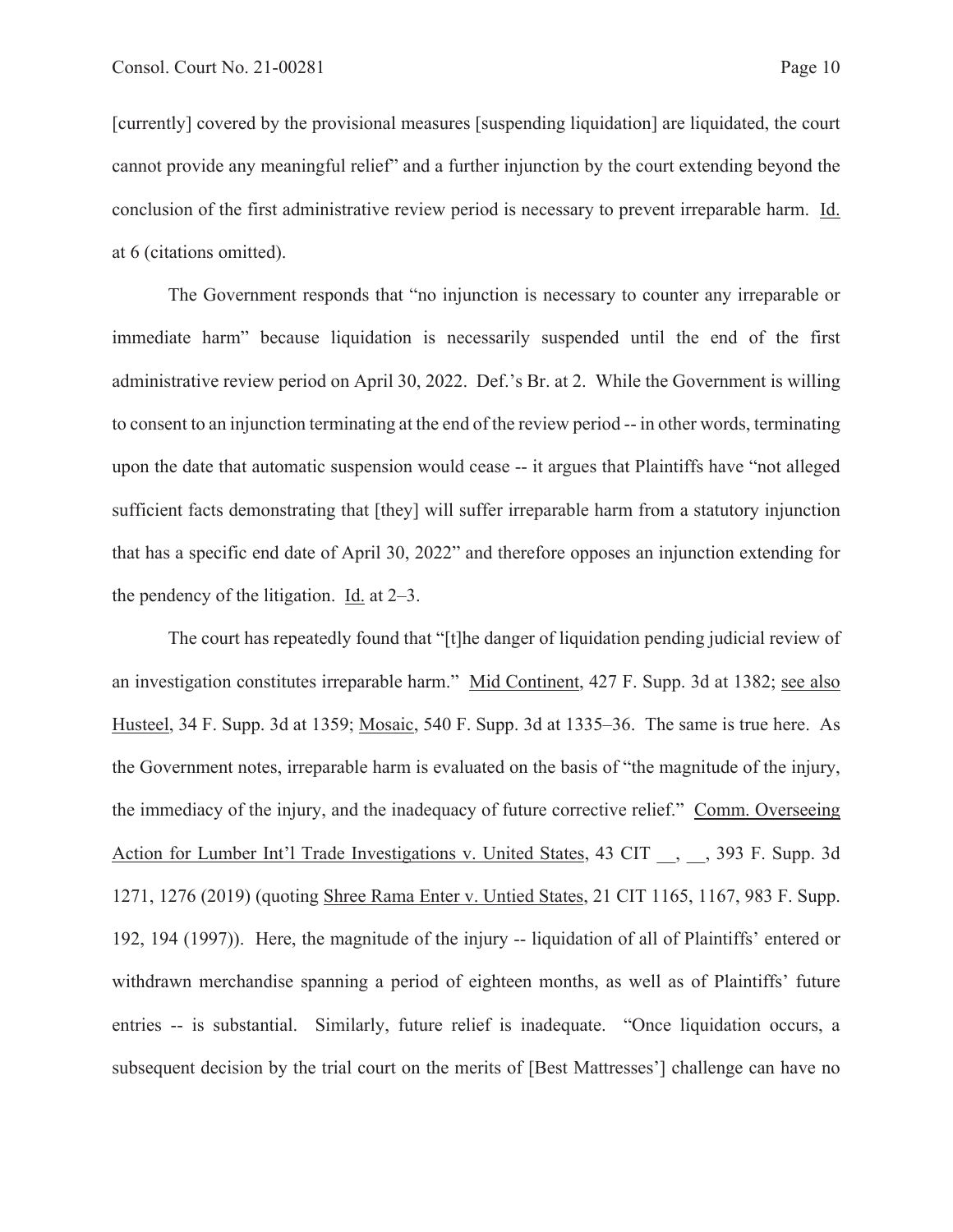effect on the dumping duties" because "[t]he statutory scheme has no provision permitting reliquidation." Zenith, 710 F.2d at 810; see also Am. Signature, Inc. v. United States, 598 F.3d 816, 829 (Fed. Cir. 2010); Mid Continent, 427 F. Supp. 3d at 1382. Finally, the injury is sufficiently immediate. While not all of the harm Plaintiffs seek to forestall by their proposed injunction is imminent (insofar as liquidation is both a present threat and a future one) liquidation of Plaintiffs' entries will necessarily commence at the conclusion of the first review period on April 30, 2022 unless Plaintiffs request an administrative review. Def.'s Br. at 6–7. The court has consistently held that "[s]ecuring the full benefits of judicial review" of a determination "should not require participation in each [administrative review]," and again declines to require such participation here. Mosaic, 540 F. Supp. 3d at 1335 (quoting Mid Continent, 427 F. Supp. 3d at 1384); see also Husteel, 34 F. Supp. 3d at 1360. The Government's assertion that Plaintiffs' entries "are not subject to liquidation in the near future" given that liquidation would be suspended in the case of a requested administrative review, Def.'s Br. at 7, is therefore insufficient basis to reject Plaintiffs' assertion of immediate risk. Accordingly, the court finds that the harm identified by Plaintiffs is sufficiently immediate, of sufficient magnitude, and evades adequate future remedy such that Plaintiffs have met their burden of showing irreparable harm.<sup>4</sup>

<sup>&</sup>lt;sup>4</sup> The court is also unpersuaded by the Government's argument that Plaintiffs do not face the risk of irreparable harm because "[r]evocation of [the Final Determination,] which Best Mattresses seeks in this case, certainly constitutes meaningful judicial relief regardless of the liquidation status of any specific set of entries." Def.'s Br. at 10. Liquidation of entries prior to the conclusion of appeal invariably results in "the loss of meaningful judicial review" because liquidation results in the irreversible loss of duty deposits. OKI Elec. Indus. Co. Ltd. v. United States, 11 CIT 624, 633, 669 F. Supp. 480, 486 (1987). The fact that judicial review without remedy is still available does not suffice to counterbalance the risk of harm to Plaintiffs.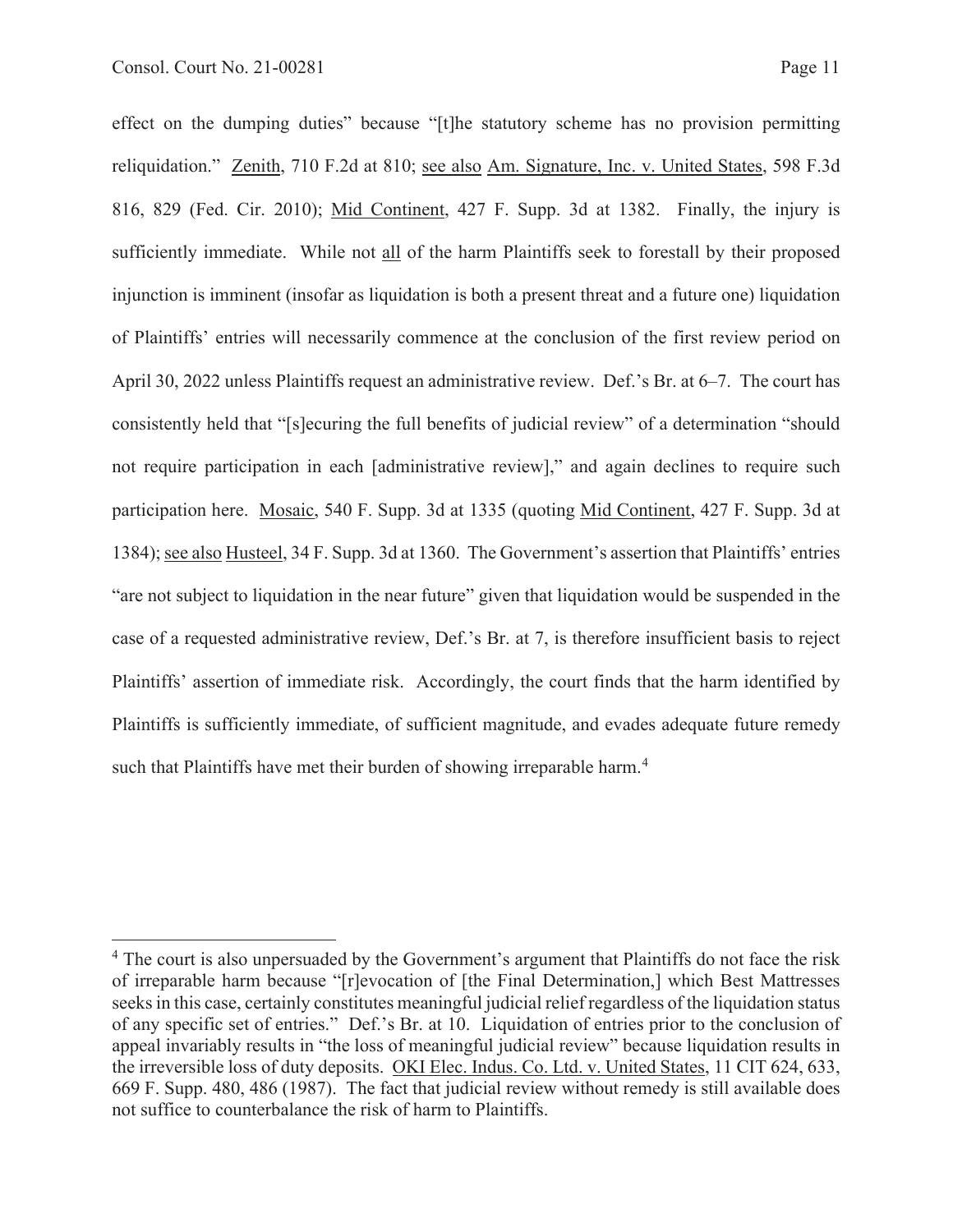# *II. Likelihood of Success*

With respect to the likelihood of their success on the merits, Plaintiffs argue that they "have raised a number of substantial questions in the complaint where, based on such questions, Plaintiffs reasonably believe that a statutory injunction is in order." Pls.' Br. at 8. These include allegations of "legal and factual errors" by Commerce as well as Commerce's failure to exclude and include, respectively, Romanian and Mexican Global Trade Atlas Data; misapplication of the transactions disregarded rule; mis-reliance on unreliable financial data; and unreasonable analysis of Plaintiffs' U.S. sales. Id. at 8–10. The Government responds that "Commerce explained its evaluation of the evidence on the record and the reasons for its final determination," and further argues that, even if Plaintiffs prevail on the likelihood of success prong, that prong is "not dispositive." Def.'s Br. at 16.

As the court has found that "the irreparable harm factor tilts decidedly in favor of the movant, the burden of showing likelihood of success is lessened." Mid Continent, 427 F. Supp. 3d at 1384 (citing Husteel, 34 F. Supp. 3d at 1362); see also Qingdao Taifa Grp. Co., Ltd. v. United States, 581 F.3d 1375, 1378–79 (Fed. Cir. 2009); Ugine, 452 F.3d at 1292–93. Furthermore, while the Government has contested Plaintiffs' likelihood of success, it has made no argument suggesting that Plaintiffs' claims are meritless. The court therefore concludes that the likelihood of success requirement has been satisfied.

### *III. Balance of Equities*

Plaintiffs further argue that the balance of equities favors granting the proposed injunction. They note that "if the entries are liquidated prematurely, and Plaintiffs ultimately prevail, [they] will effectively lose [their] right to appeal Commerce's decision" whereas "an injunction will merely postpone the final settlement of the payment of duties to the United States by Plaintiffs"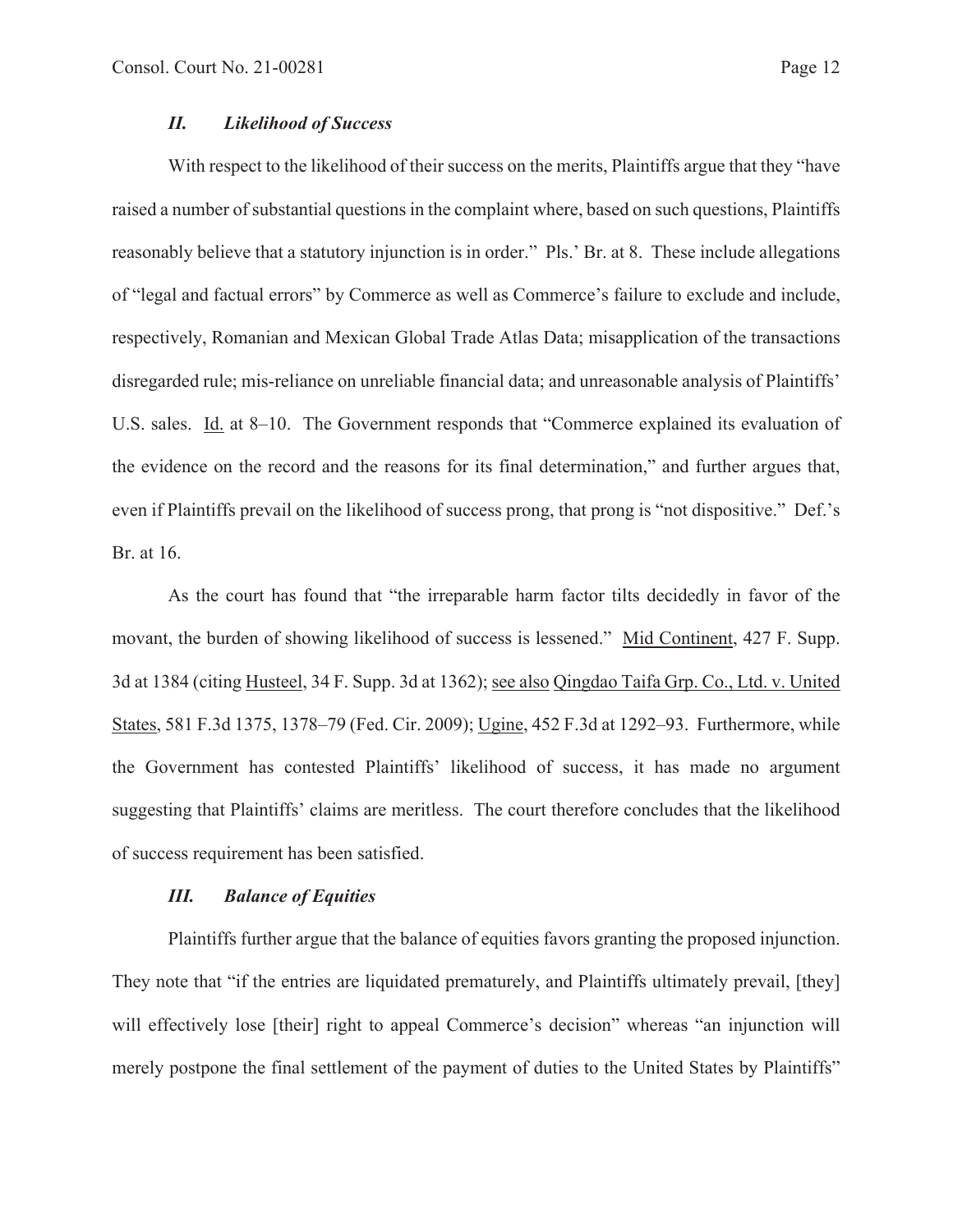which is "'at most' an 'inconvenience' to the United States." Pls.' Br. at 10-11 (quoting SKF USA, 28 CIT at 175, 316 F. Supp. 2d at 1328). The Government responds that, while Plaintiffs' argument favors the issuance of an injunction, it does not favor an "open-ended" injunction. Def.'s Br. at 16. Rather, the Government argues that "Best Mattresses's [sic] request for a broader injunction covering future entries is not necessary to maintain the status quo, because the entries at issue remain administratively suspended" and because "Best Mattresses may petition . . . for modification of the injunction" should the status of its entries change. Def.'s Br. at 16–17. Finally, the Government argues that Best Mattresses' proposed extended injunction risks hampering "Commerce's ability to perform its statutory mandate" and must therefore be denied. Def.'s Br. at 17.

The court concludes that the balance of equities favors injunction. As previously stated, Plaintiffs face an immediate threat of irreparable harm stemming from the liquidation of their entries. That this harm could potentially be ameliorated by requiring Plaintiffs' participation in subsequent administrative reviews, and concurrent requests for broader injunctive relief, is not sufficient to render the risk of harm moot. See Mosaic, 540 F. Supp. 3d at 1335 (quoting Mid Continent, 427 F. Supp. 3d at 1384); see also Husteel, 34 F. Supp. 3d at 1360. Furthermore, contrary to the Government's characterization and as the court has previously noted, Plaintiffs' proposed injunction is not truly "open-ended." Rather, "[t]he injunction against liquidation would tie to the judicial proceeding, such that the injunction would expire once this proceeding concludes." Mid Continent, 427 F. Supp. 3d at 1385. In addition, although the Government argues that the proposed injunction could hamper Commerce's ability to perform its statutory duties and thereby infringe upon the authority of the Executive Branch, it provides no further explanation of how the extended injunction might interfere with or impede Commerce's authority. The court has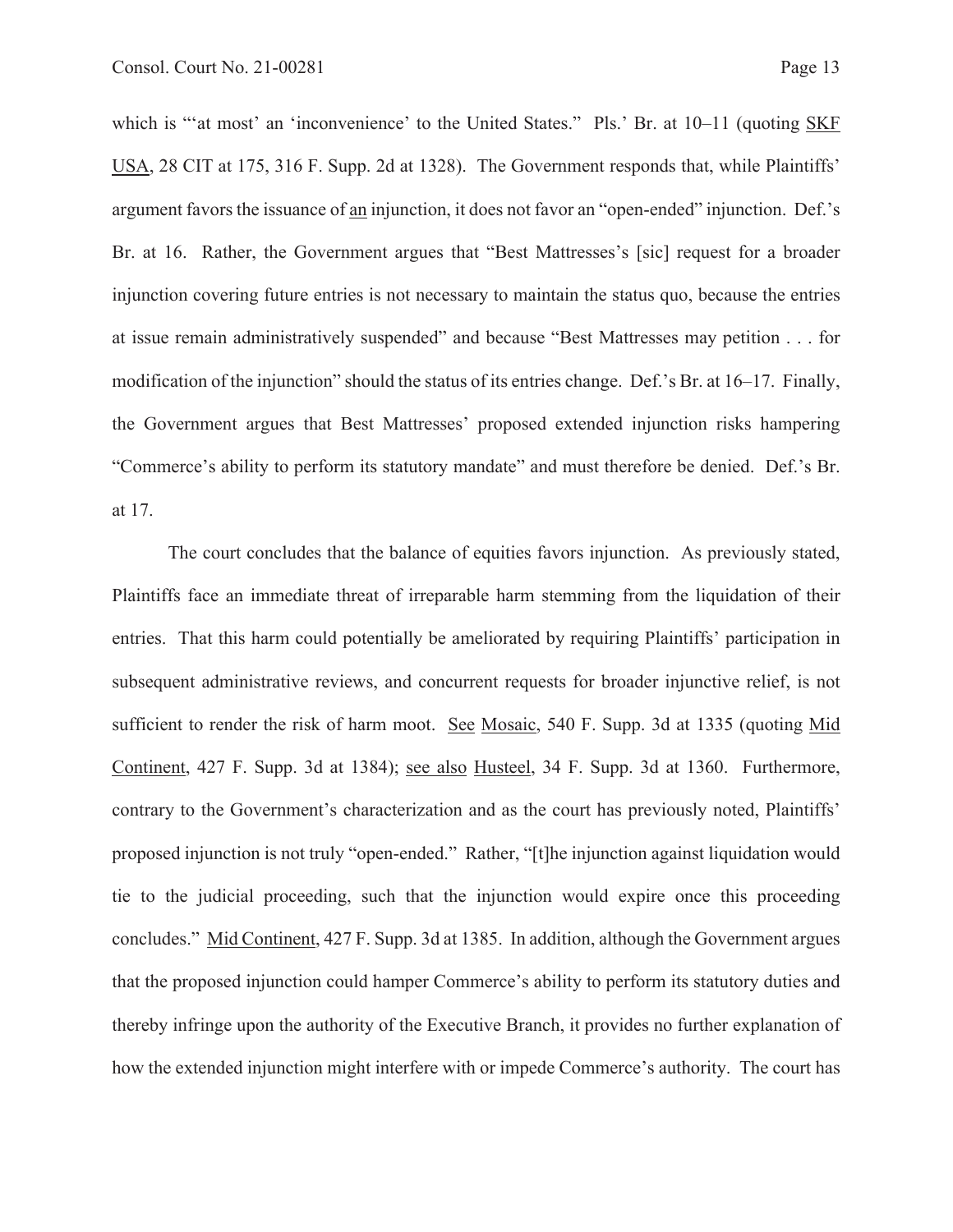consistently found that "[s]uspension of liquidation at most inconveniences the Government" by delaying potential collection of duties, and the Government has offered no persuasive evidence that more is at stake here. SKF USA, 28 CIT at 175, 316 F. Supp. 2d at 1328. Even so, the Government is not without recourse should a change in circumstances render the injunction as imposed unduly burdensome. It is well established that a party may, upon a "showing that changed circumstances, legal or factual, make the continuation of the injunction inequitable," request that the court discontinue or otherwise modify the injunction." Aimcor v. United States, 23 CIT 932, 938, 83 F. Supp. 2d 1293, 1299 (1999); see also SolarWorld Ams., Inc. v. United States, 41 CIT \_\_, \_\_, 279 F. Supp. 3d 1343, 1347 (2017). In the absence of such a showing of inequity now, however, the court concludes that the harm posed to Plaintiffs by liquidation outweighs the harm posed to the Government by delay.

### *IV. Public Interest*

Finally, Plaintiffs argue that "the public interest is best served by preserving Plaintiffs' statutory right to meaningful judicial review of Commerce's determinations" and "by ensuring the effective enforcement of trade laws" and accurate collection of duties. Pls.' Br. at 11 (citations omitted). Because, absent an injunction, liquidation would deprive Plaintiffs of meaningful review and this court of jurisdiction, Plaintiffs argue that the public interest weighs in favor of enjoining liquidation for the pendency of litigation. Id. The Government responds that an injunction imposed only until April 30, 2022 could be extended to avoid liquidation of future entries asneeded, and that "no valid public interest is served by enjoining the liquidation of future entries that are not subject to liquidation in the first place." Def.'s Br. at 17.

The court finds that Plaintiffs have adequately demonstrated that an extended injunction is in the public interest. First, as Plaintiffs correctly note, ensuring that they may obtain judicial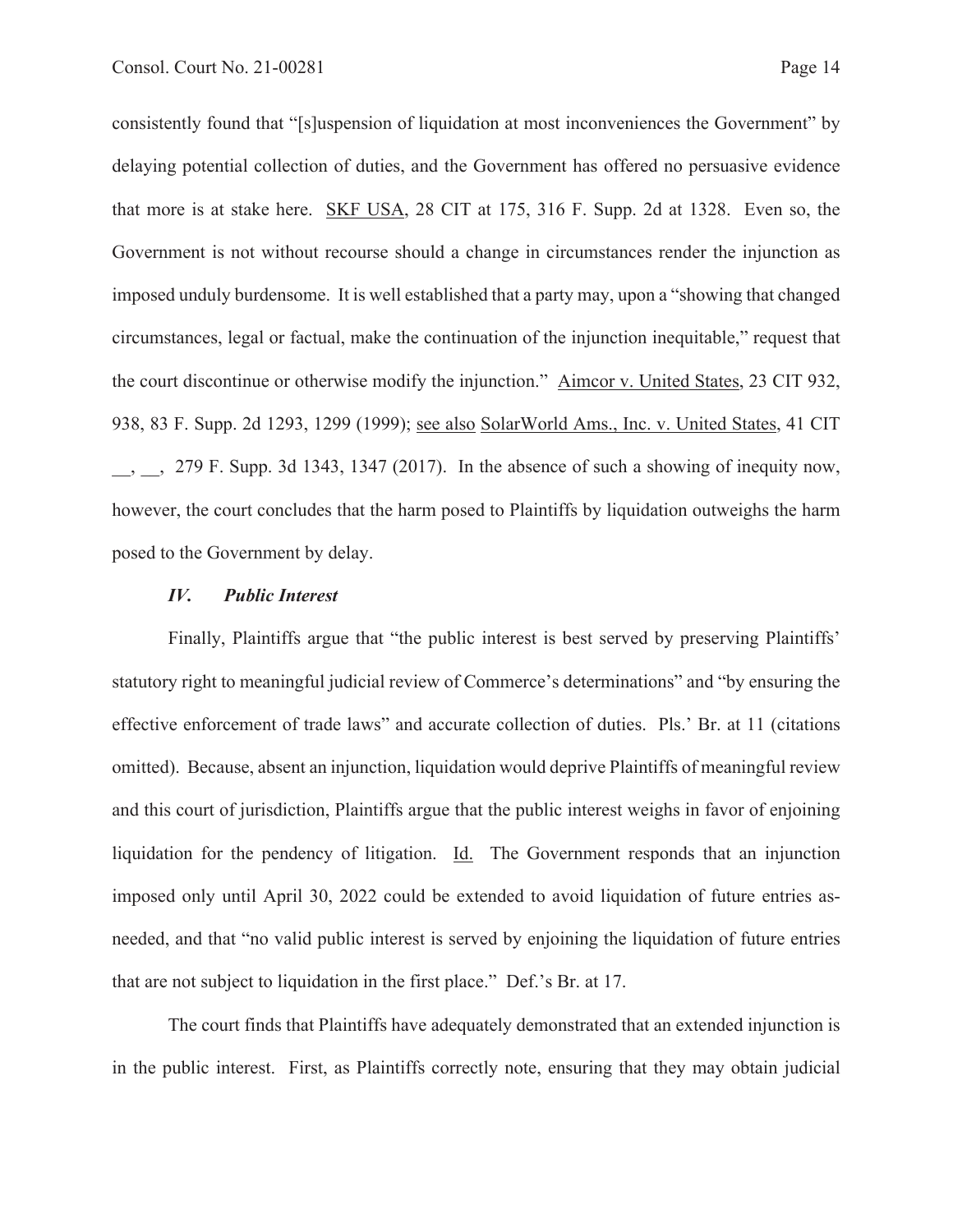review of Commerce's determinations is itself in the public interest. Husteel, 34 F. Supp. 3d at 1363. It is important that Plaintiffs here contest not merely a single administrative review of an AD order, but rather the AD order itself. Even allowing that they could indeed seek to extend an injunction constrained to the first administrative review period, to require them to nevertheless repeatedly seek both administrative review of the underlying order and further injunction of liquidation in order to avoid being subject to the contested AD rates imposes a burden without a benefit. Secondly, "[i]t is well settled that the public interest is served by 'ensuring that [Commerce] complies with the law, and interprets and applies [the] international trade statutes uniformly and fairly.'" NMB Singapore Ltd. v. United States, 24 CIT 1239, 1245, 120 F. Supp. 2d 1135, 1141 (2000) (third alteration in original) (quoting PPG Indus., Inc. v. United States, 11 CIT 5, 10 (1987)). By enjoining liquidation of entries for the pendency of the litigation, the court can ensure that duties will ultimately be collected on the subject merchandise both accurately and consistently, even in the absence of annual administrative reviews. Finally, the fact that Plaintiffs might forego seeking such administrative reviews in light of the extended injunction is itself in the public interest, as "unnecessary time consuming and costly administrative reviews [would therefore] be avoided by the government." OKI Elec. Indus., 11 CIT at 632–33, 669 F. Supp. at 486. Accordingly, the court rejects the Government's assertion that "no valid public interest is served" by Plaintiffs' proposed injunction and finds that Plaintiffs have met their burden of showing that the injunction sought is in the public interest.

#### **CONCLUSION**

Having applied the traditional test for issuance of an injunction under 19 U.S.C. § 1516a(c)(2), the court concludes that: (1) Plaintiffs will suffer irreparable harm in the absence of an injunction; (2) Plaintiffs have demonstrated "a likelihood of success on the merits" because